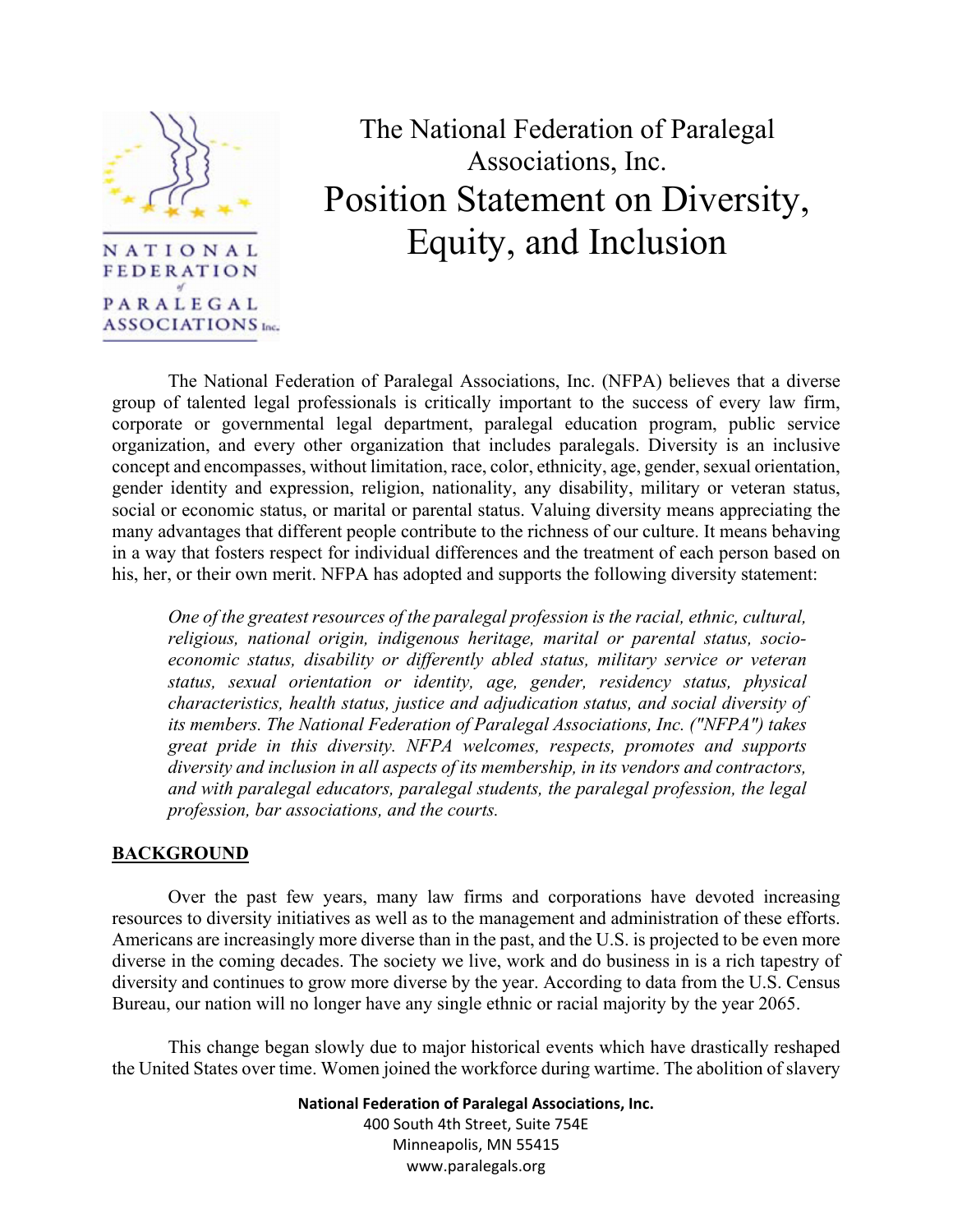and the promulgation of civil rights laws supported people of color in joining the workforce and earning a stronger voice in the process. Legislation enacted and civil rights movements in recent years have led to greater rights for those with disabilities as well as lesbian, bisexual, gay, and transgender individuals.

 The following are major points in history that dramatically increased diversity in the workplace:

- 1. President Abraham Lincoln's Emancipation Proclamation in 1863 declaring the freedom of slaves and the 13th Amendment that followed in 1865 outlawing slavery.
- 2. In 1913, Henry Ford offered \$5 a day (twice the typical daily wage) to attract immigrants and African Americans. By 1916, Ford's employees represented 62 nationalities and employed over 900 persons with disabilities.
- 3. Women joined the workforce in great numbers in 1917 during World War I.
- 4. The Women's Bureau of the Department of Labor was formed in 1920.
- 5. President Harry S. Truman integrated the military in 1948.
- 6. In 1961, President John F. Kennedy improved hiring practices for women and established maternity leave.
- 7. President Lyndon B. Johnson enactment of the Civil Rights Act of 1964 and the Voting Rights Act of 1965.

 There currently exist laws that protect against discrimination, including equal opportunity laws to promote diversity. However, these laws do not guarantee equality or inclusion in the workplace. Some of the most significant acts and decisions protecting individuals from discrimination include:

- 1. The Equal Pay Act of 1963 which prohibits sex discrimination and enforces equal wages for women and men performing equal work in the same establishment.
- 2. Title VII of the Civil Rights Act of 1964 which prohibits employment discrimination based on race, color, age, religion, sex, and national origin.
- 3. The Age Discrimination in Employment Act of 1967 which protects applicants and employees 40 years of age or older from discrimination on the basis of age.
- 4. Title IX of the Education Amendments of 1972 which prohibits discrimination on the basis of sex in any federally funded education program or activity.
- 5. The Rehabilitation Act of 1973 which authorizes a nationwide service system to assist persons with disabilities to attain employment, independent living, and an improved quality of life.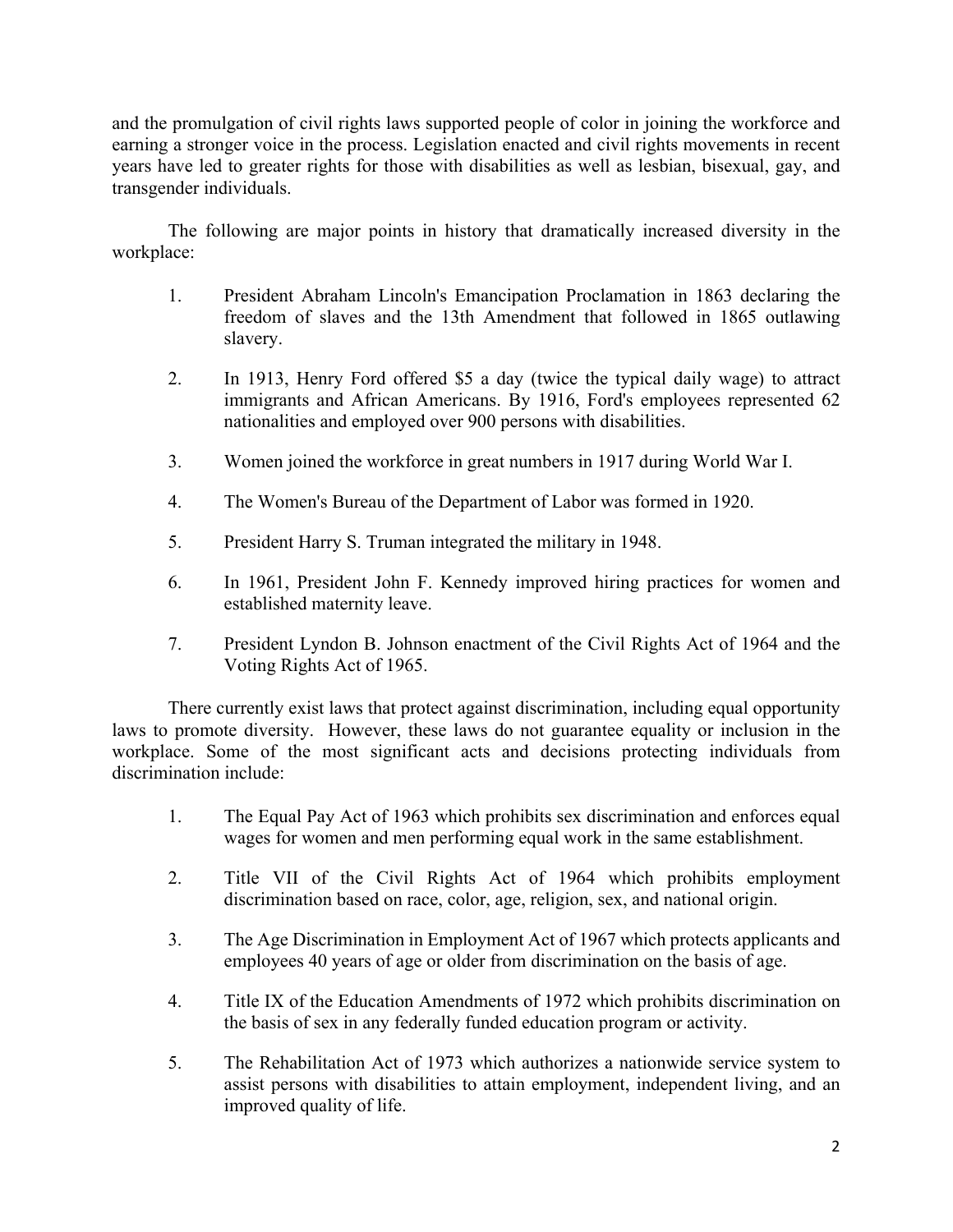- 6. The nondiscrimination and affirmative action provisions of the Vietnam Era Veterans' Readjustment Assistance Act of 1974, as amended, covers employers with federal contracts or subcontracts that meet the threshold amount specified in the statute, placing on employers the obligation to refrain from discrimination in employment against protected veterans.
- 7. The Pregnancy Discrimination Act of 1978 which prohibit sex discrimination on the basis of pregnancy (amendment to Title VII of the Civil Rights Act of 1964).
- 8. The Americans with Disabilities Act of 1990 which protects applicants and employees with disabilities from discrimination in many aspects of employment on the basis of disability, and also requires that employers provide applicants and employees with disabilities with reasonable accommodations in the workplace.
- 9. The Civil Rights Act of 1991 which provided the right to trial by jury on discrimination claims, introduced the possibility of emotional distress damages, and limited the amount that a jury could award (amendment to the Civil Rights Act of 1964).
- 10. The Genetic Information Nondiscrimination Act of 2008 which makes it illegal to discriminate against employees or applicants because of genetic information (information about an individual's genetic tests and the genetic tests of an individual's family members, as well as information about any disease, disorder or condition of an individual's family members).
- 11. The Lily Ledbetter Fair Pay Act of 2009 which allows employees to challenge employer decisions about base pay or wages, job classifications, career ladder or other noncompetitive promotion denials, tenure denials, and failure to respond to requests for raises.
- 12. In August 2011, President Barack Obama signed Executive Order 13583 "[e]stablishing a Coordinated Government-wide Initiative to Promote Diversity and Inclusion in the Federal Workforce." The executive order, in part, promotes equal employment opportunity, diversity, and inclusion in the federal workforce. The order sought to identify strategies to remove barriers to equal opportunity in federal government recruitment, hiring, promotion, retention, professional development, and training.
- 13. In 2015, the U.S. Supreme Court held that same-sex marriage is legal in all 50 states.
- 14. In 2016, the U.S. Supreme Court upheld the consideration of race and ethnicity in college admissions.
- 15. In 2020, the U.S. Supreme Court held that the protection under Title VII of the Civil Rights Act of 1964 that bars discrimination based on sex is applicable to and protects LGBTQ workers.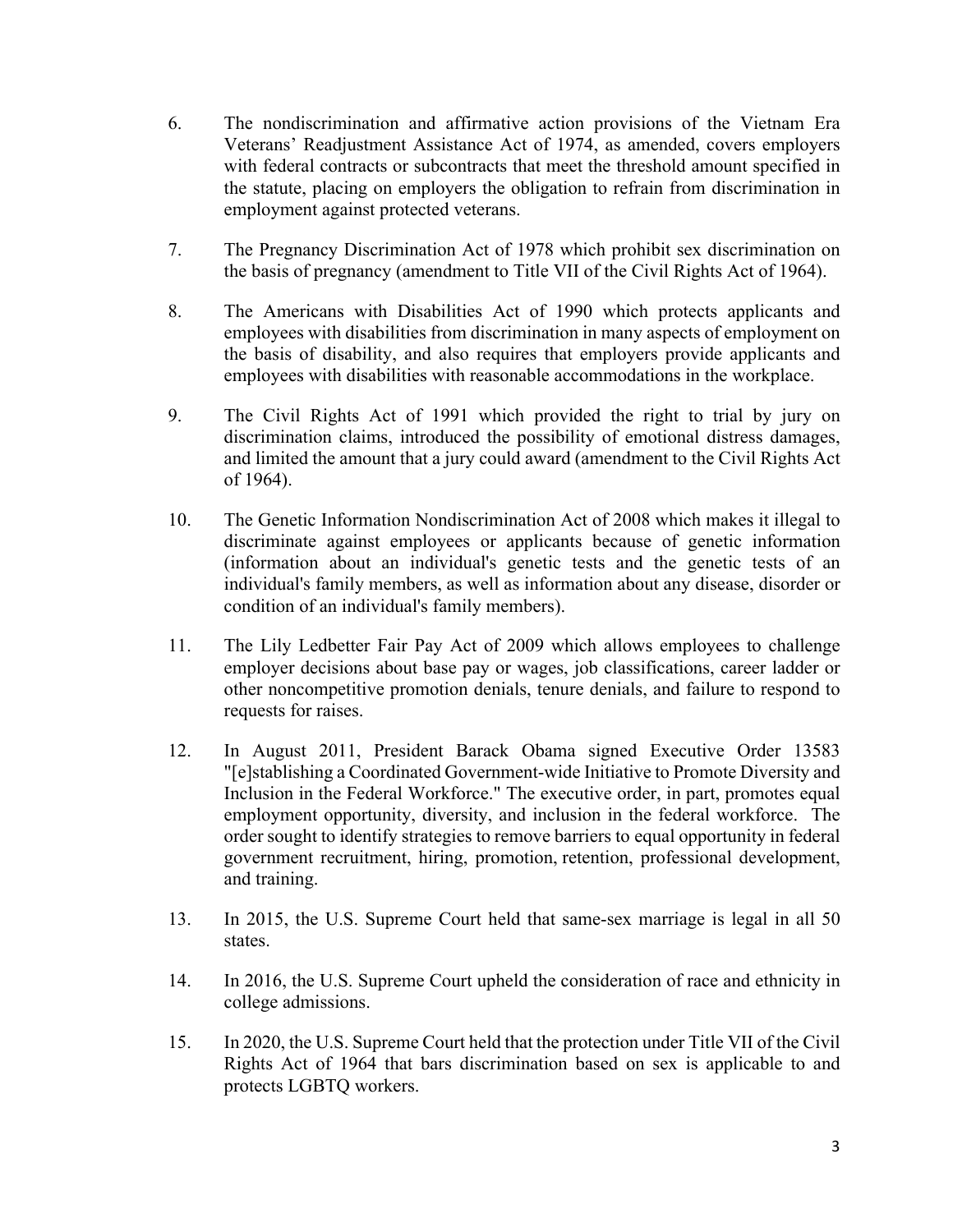16. In 2020, the U.S. Supreme Court blocked the attempt to end Deferred Action for Childhood Arrivals, a program that protects about 7000,000 immigrants brought to the United States as children from deportation.

 Indeed, according to the U.S. Supreme Court, the benefits of understanding cultural diversity "are not theoretical but real, as major American businesses have made clear that the skills needed in today's increasingly global marketplace can only be developed through exposure to widely diverse people, cultures, ideas, and viewpoints." *Grutter v. Bollinger*, 539 U.S. 306, 330, 123 S.Ct. 2325, 2340, 156 L.Ed. 2d 304 (2003). Analogously, in its landmark decision on marriage equality, the Supreme Court addressed issues of inclusion and equity. *See Obergefell v. Hodges*, 135 S.Ct. 2584, 2604, 192 L.Ed. 2d 609 (2015), "[t]he right to marry is a fundamental right inherent in the liberty of the person, and under the Due Process and Equal Protection Clauses of the Fourteenth Amendment couples of the same-sex may not be deprived of that right and that liberty."

In another landmark decision addressing inclusion and equity, the Supreme Court extended federal civil rights law to LGBTQ workers through its determination that the language of Title VII of the Civil Rights Act of 1964, which prohibits sex discrimination, applies to discrimination based on sexual orientation and gender identity. *See Bostock v. Clayton County, Georgia*, No. 17-1618 (U.S. Jun. 15, 2020) (consolidated with No. 17-1623, *Altitude Express Inc. v. Zarda et al., as Co-Independent Executors of the Estate of Zarda*, and No. 18-107, *R.G. & G.R. Harris Funeral Homes Inc. v. Equal Employment Opportunity Commission et al*.). "An employer who fires an individual for being homosexual or transgender fires that person for traits or actions it would not have questioned in members of a different sex. Sex plays a necessary and undisguisable role in the decision, exactly what Title VII forbids."

In an important immigration decision, the Supreme Court entered a provisional decision based on procedural issues related to the Deferred Action for Childhood Arrivals (DACA) program. The DACA program was established in 2012 and allowed individuals who arrived in the United States as children without proper identification or who overstayed their visas as children to be deferred from any removal proceedings. Additionally, the DACA program allowed these individuals to lawfully work in the United States. See *Department of Homeland Security et al. v. Regents of California et al*., No. 18-587 (U.S. Jun. 18, 2020).

 Demographic changes in our society and an increasingly global economy fuel the need for a greater understanding of cultural diversity, inclusion, and equity. Consider these national trends:

- 73.7 percent of women between the ages of 25 and 54 were participating in the work force as of 2016.
- A significant proportion of recent growth in the labor force has been due to increases in Black/African-American and Afro-Latin/Chicano/Latin/Indigenous workers. When Black/African-American and Afro-Latin/Chicano/Latin/Indigenous people are combined with Asian Americans, these groups account for nearly 60 percent of the net labor force growth since 2007.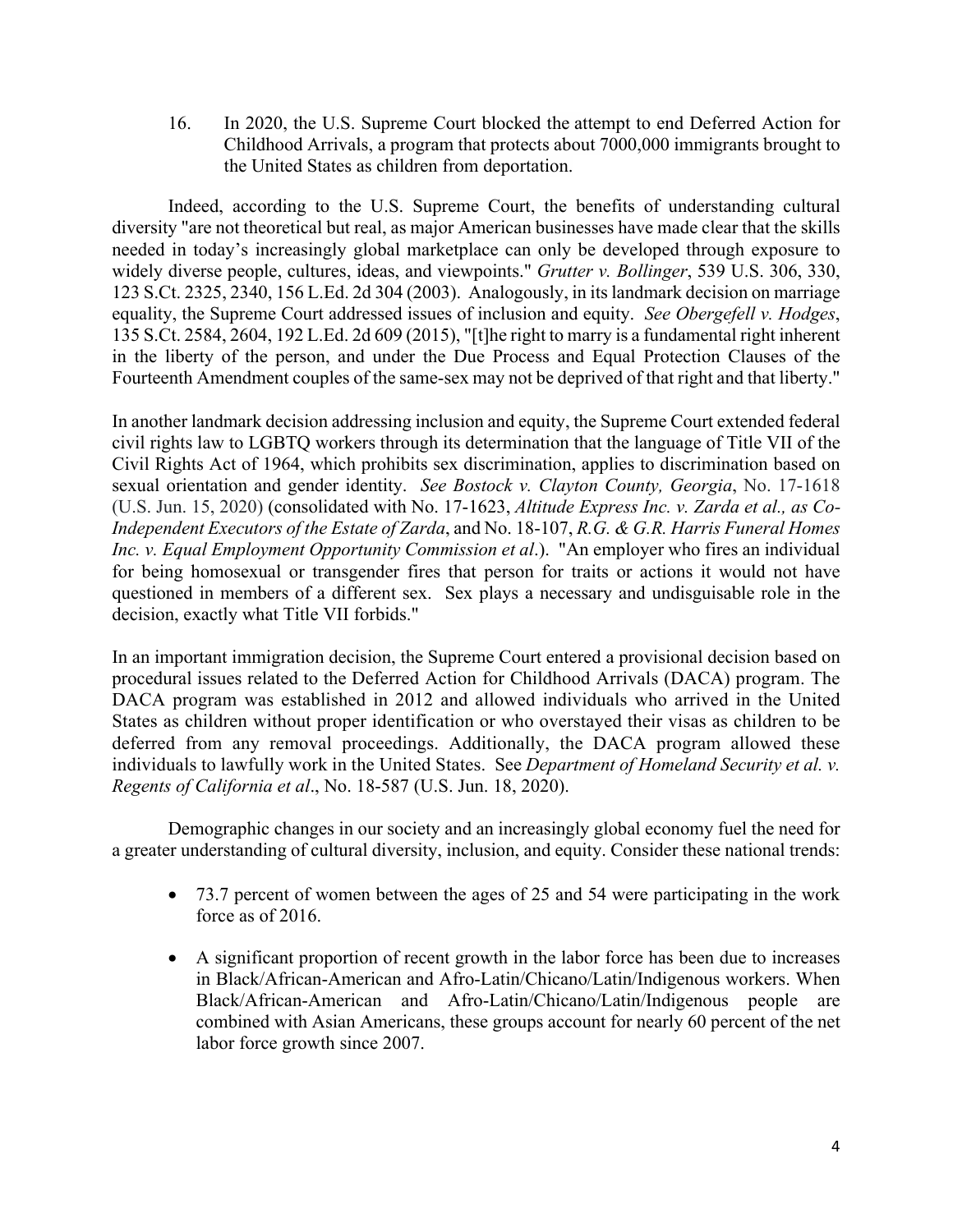- From 2000 to 2015, the Asian American population in the U.S. increased by 72 percent.
- Afro-Latin/Chicano/Latin/Indigenous people accounted for 52 percent of total U.S. population growth from 2008 to 2018, reaching 59.9 million in 2018. In 2020, they were the second-largest racial or ethnic group behind whites.
- From 2008-2018, the Black/African-American population increased by 15 percent.
- In 2017, 43 percent of women ages 25 to 64 held a bachelor's degree.
- By 2024, Millenials and Generation Z will comprise nearly 45 percent of all eligible voters.
- By 2050, 54 percent of the U.S. population will be non-white.

 In the United States, systems of power grant privilege and access unequally such that inequity and injustice is a result, and must be continuously addressed and changed. Equity is interrelated with diversity and inclusion. Equity is defined as the fair treatment, access, opportunity, and advancement for all people, while at the same time striving to identify and eliminate barriers that have prevented the full participation of some groups. To have equitable systems, all people should be treated fairly, unhampered by artificial barriers, stereotypes or prejudices (The Blackwell Encyclopedia of Management, C.L. Cooper, 2016).

 Equity and equality are two strategies to be used in an effort to produce fairness. Equity means providing everyone with the tools to be successful and is closely tied to actions and results.

 Equitable consciousness relates to the mitigation of bullying and harassment as a barrier to inclusion. This comprises intentionally hurtful actions; aggressive behavior that involves unwanted and negative actions; intimidation and persecution; a pattern of behavior repeated over time; and an imbalance of power or strength. Equitable consciousness involves ongoing selfreflection and growth. The lack of consciousness related to bullying and harassment denotes conceivable malfeasance and potential ethical violations.

 Finally, the disciplinary rules that regulate the practice of law, in many instances, require lawyers to understand and embrace diversity in a multicultural society. See American Bar Association (ABA) Model Rule 8.4(g) which states that it is professional misconduct for a lawyer to "engage in conduct that the lawyer knows or reasonably should know is harassment or discrimination on the basis of race, sex, religion, national origin, ethnicity, disability, age, sexual orientation, gender identity, marital status or socioeconomic status in conduct related to the practice of law..."

 A lawyer who both fails to recognize cultural diversity, and to incorporate this understanding into his, her, or their practice, risks discipline. Paralegals are expected to adhere to the same ethical standards as lawyers. The failure to incorporate this understanding risks placing an attorney, law firm, or corporate legal department at risk for disciplinary action.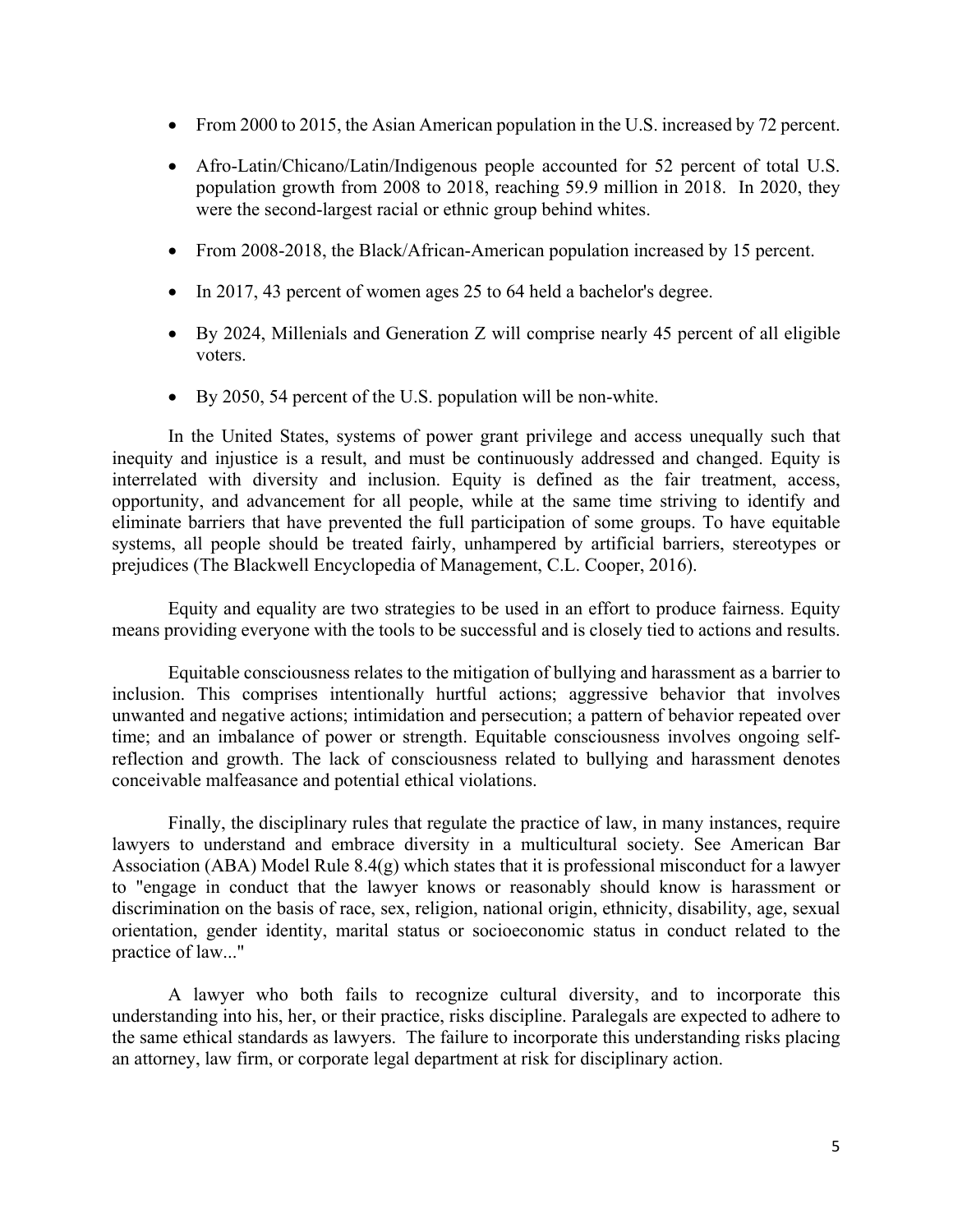## **CONCLUSION**

 When examining diversity, the focus should include common traits as well as wider societal and cultural differences. While the concept of culture can be broad or narrow, it is important to note that it changes over time. Working in a diverse and inclusive society requires being responsive to these changes. This is an evolutionary process which is not about different standards but rather, an opportunity to increase diversity, embrace inclusion, and foster equity. When individuals with unique and disparate talents, outlooks, and ideas are met with respect and embraced as part of a community, ingenuity thrives.